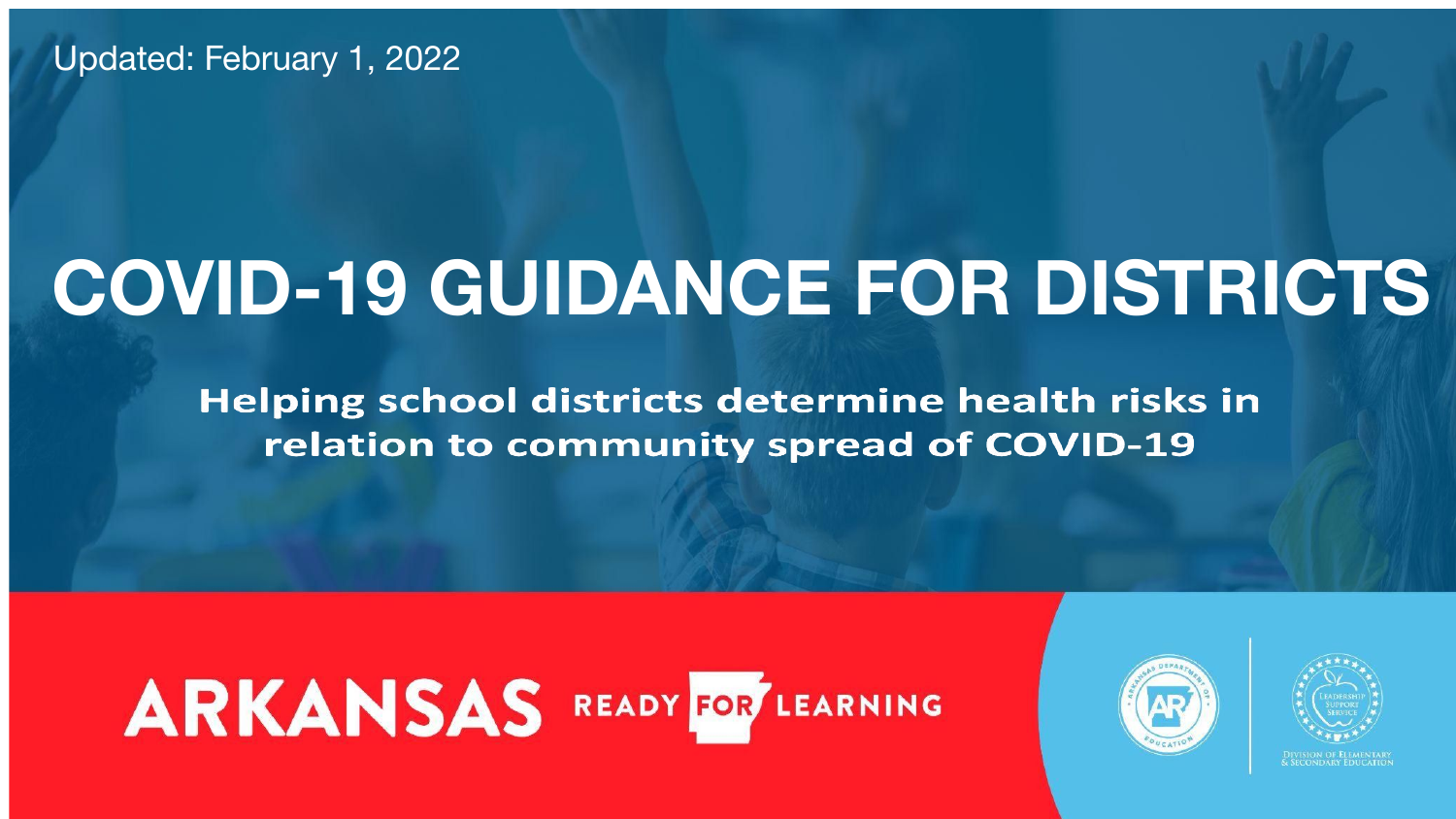- As knowledge and resources have evolved during the Pandemic, the response to COVID-19 has been modified to balance the educational contacts remain best practice as mitigation strategies, but there is
	-









and physical well-being in public schools. Contact tracing and quarantines for students who are identified as probable close no directive for districts to do so. Isolation is still appropriate for individuals who test positive for COVID-19 or for those who are symptomatic.

#### **ARKANSAS READY FOR LEARNING**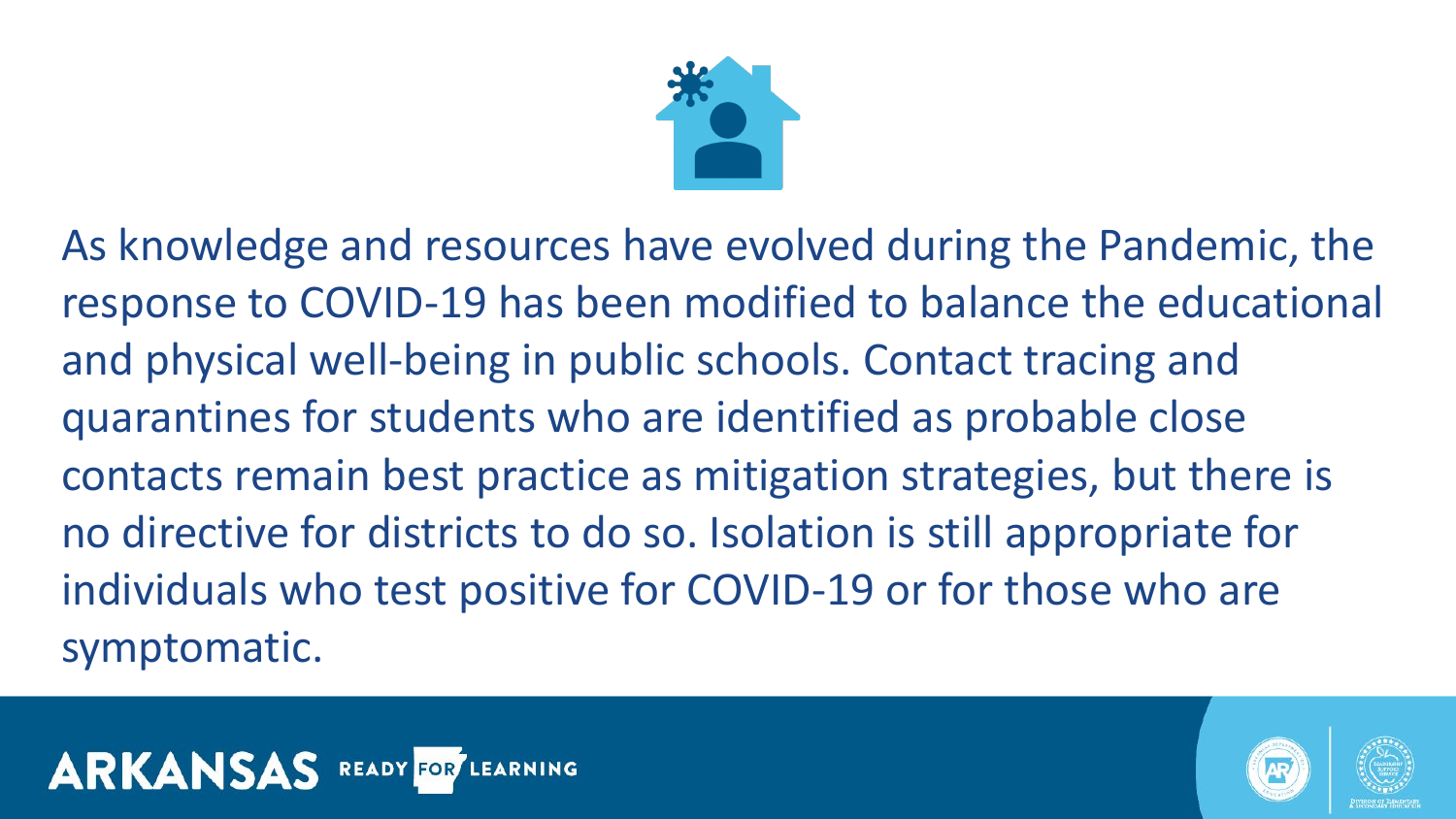# **CONTINUED SAFETY PRECAUTIONS**



## **Stay Home If You Are Sick**





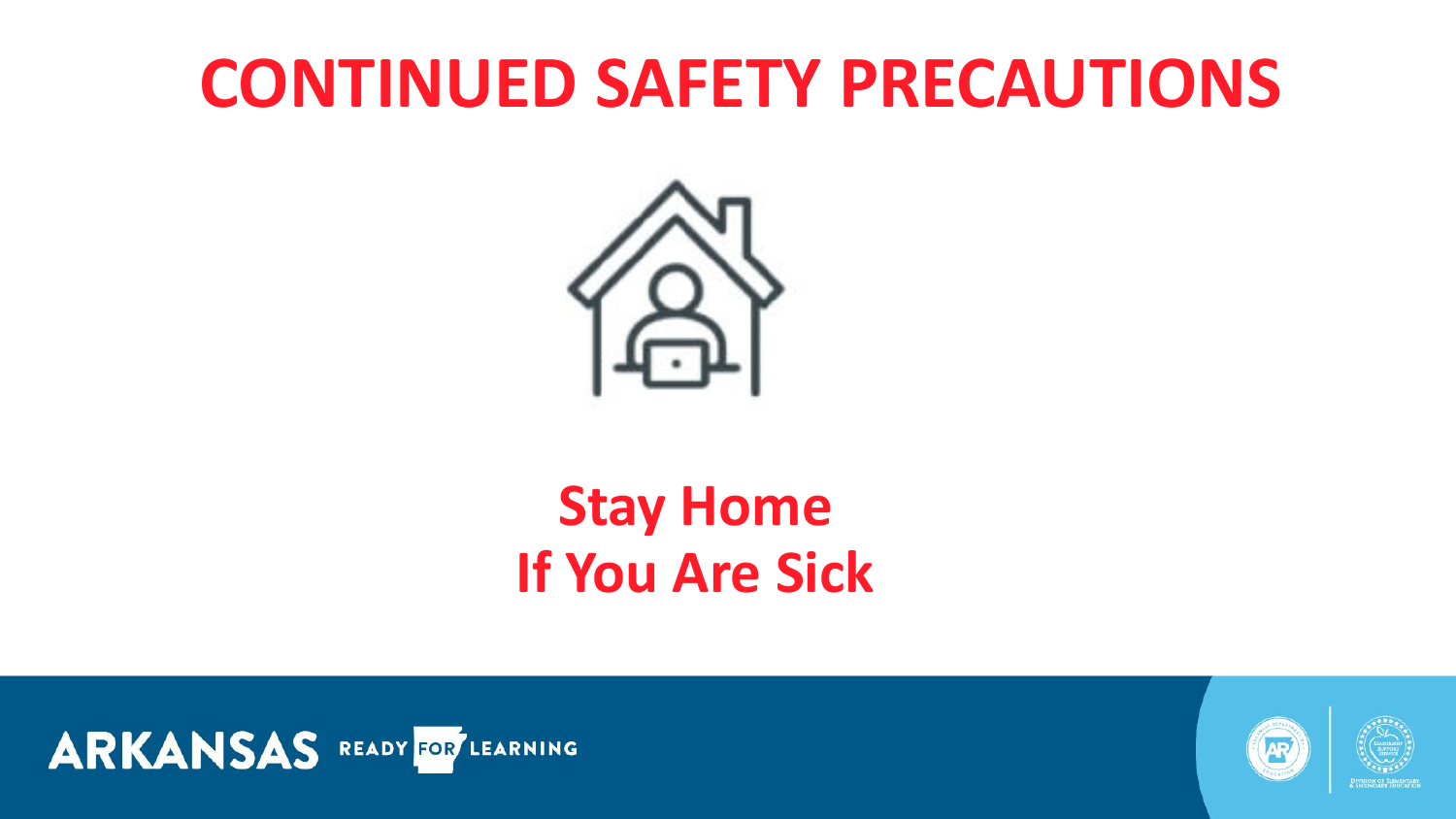# **CONTINUED SAFETY PRECAUTIONS**







#### ARKANSAS READY FOR LEARNING



#### **Vaccinations Disinfecting Ventilation**











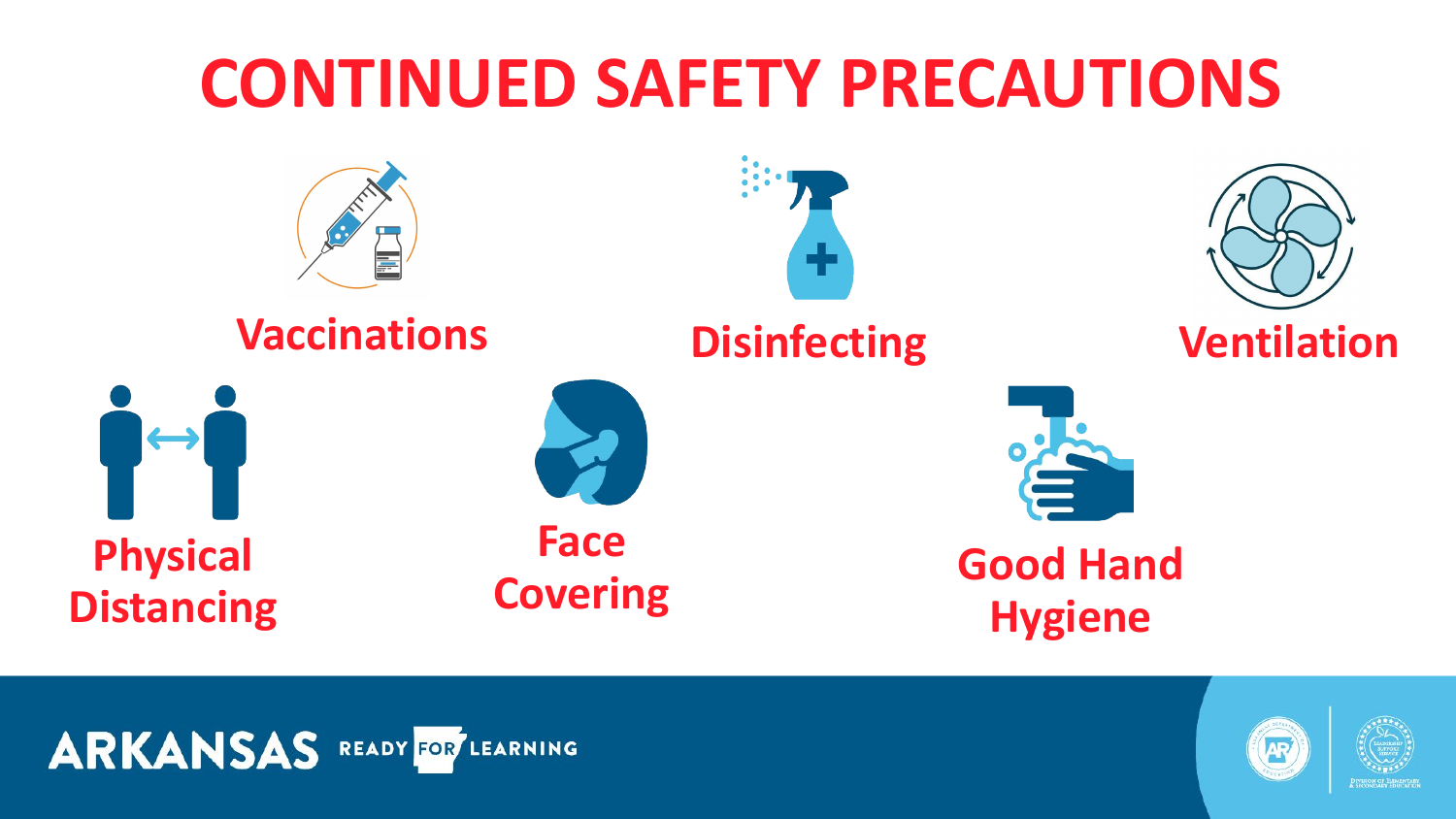



- **Isolation is appropriate for someone who has tested positive for** 
	-
	- **● If you have no symptoms or your symptoms are resolving after 5 days, you can leave your house (return to school).**
	- **● Continue to wear a mask around others through the 10th day**
- *If you have fever, continue to stay home for 24 hours after fever has*





**of isolation.**

*resolved.* 



# **ISOLATION**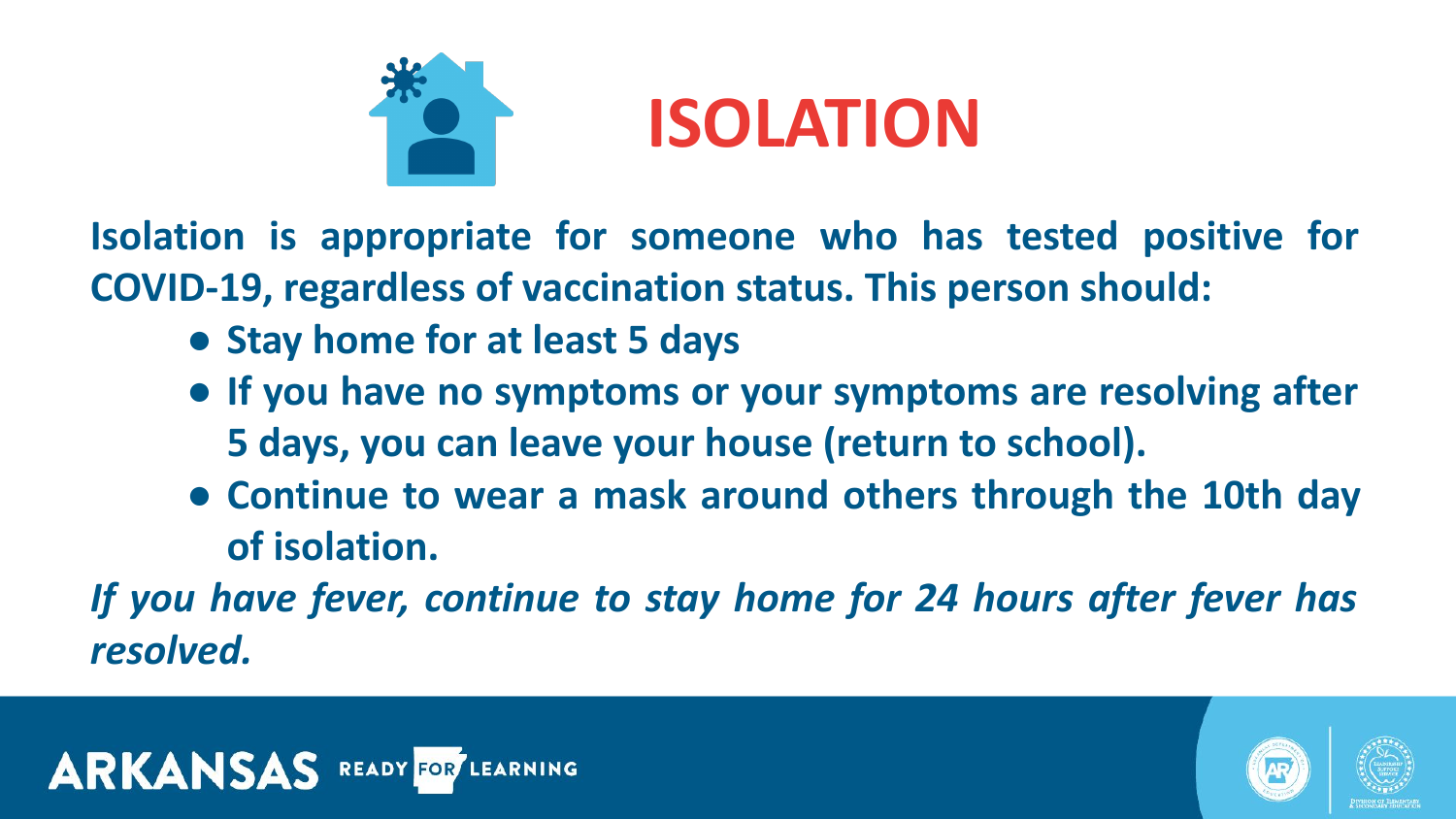

#### **An individual who has likely been within 3 feet (6 feet, if childcare) for 15 cumulative minutes or longer within a 24-hour period during the infectious period of a person who has tested positive for COVID-19.**



# **PROBABLE CLOSE CONTACT/QUARANTINE**





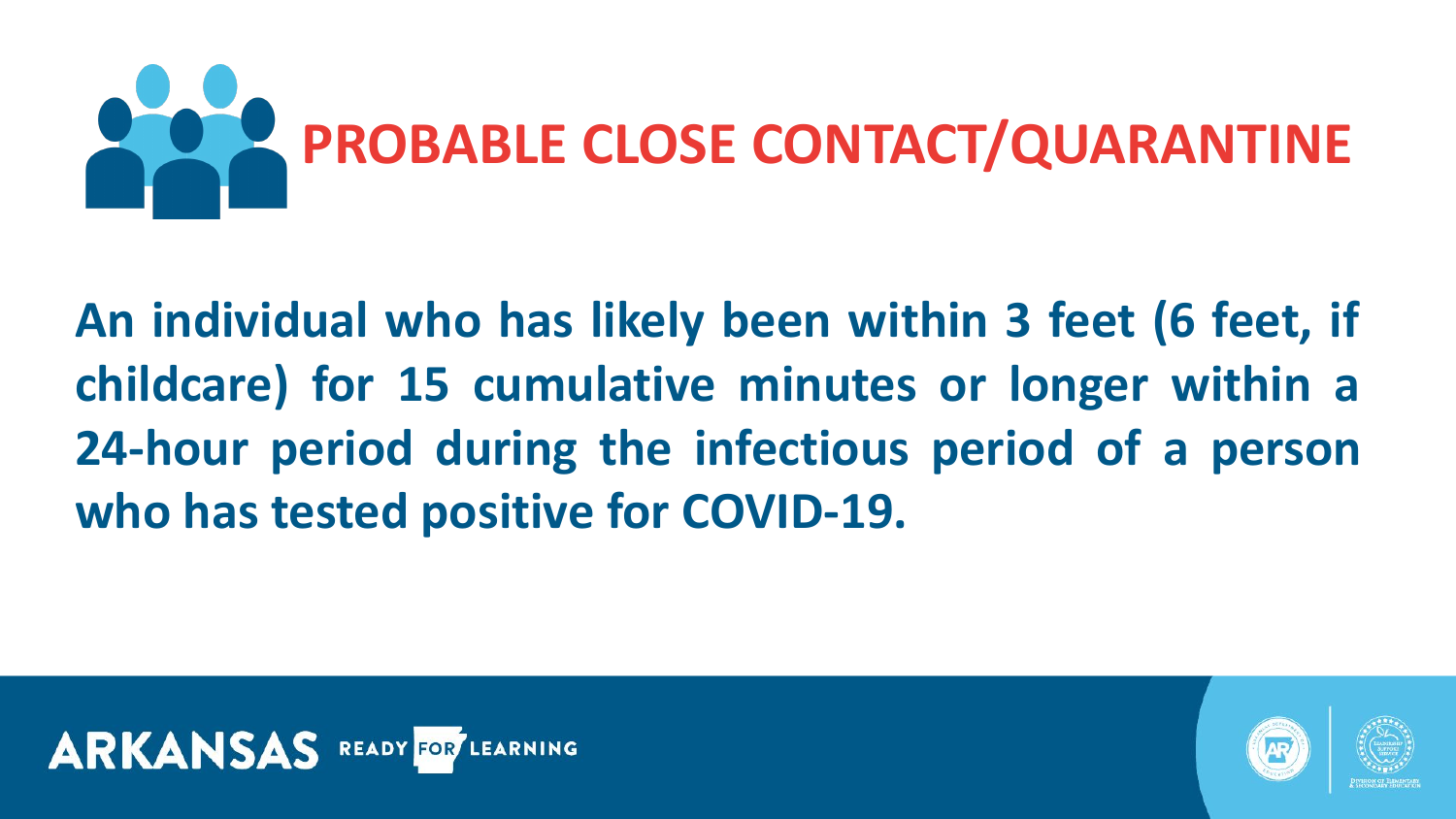- **● Stay home and away from other people for at least 5 days after your last contact with a person who has COVID-19. ● Wear a well-fitting mask through the 10th day after contact with a**
- **person who has COVID-19.**
	- **○ If you are unable to wear a mask, continue to quarantine for 10 days.**
- **● Monitor for symptoms, and if symptoms occur self-isolate and get tested.**

#### ARKANSAS READY FOR LEARNING





# **WHAT TO DO FOR QUARANTINE**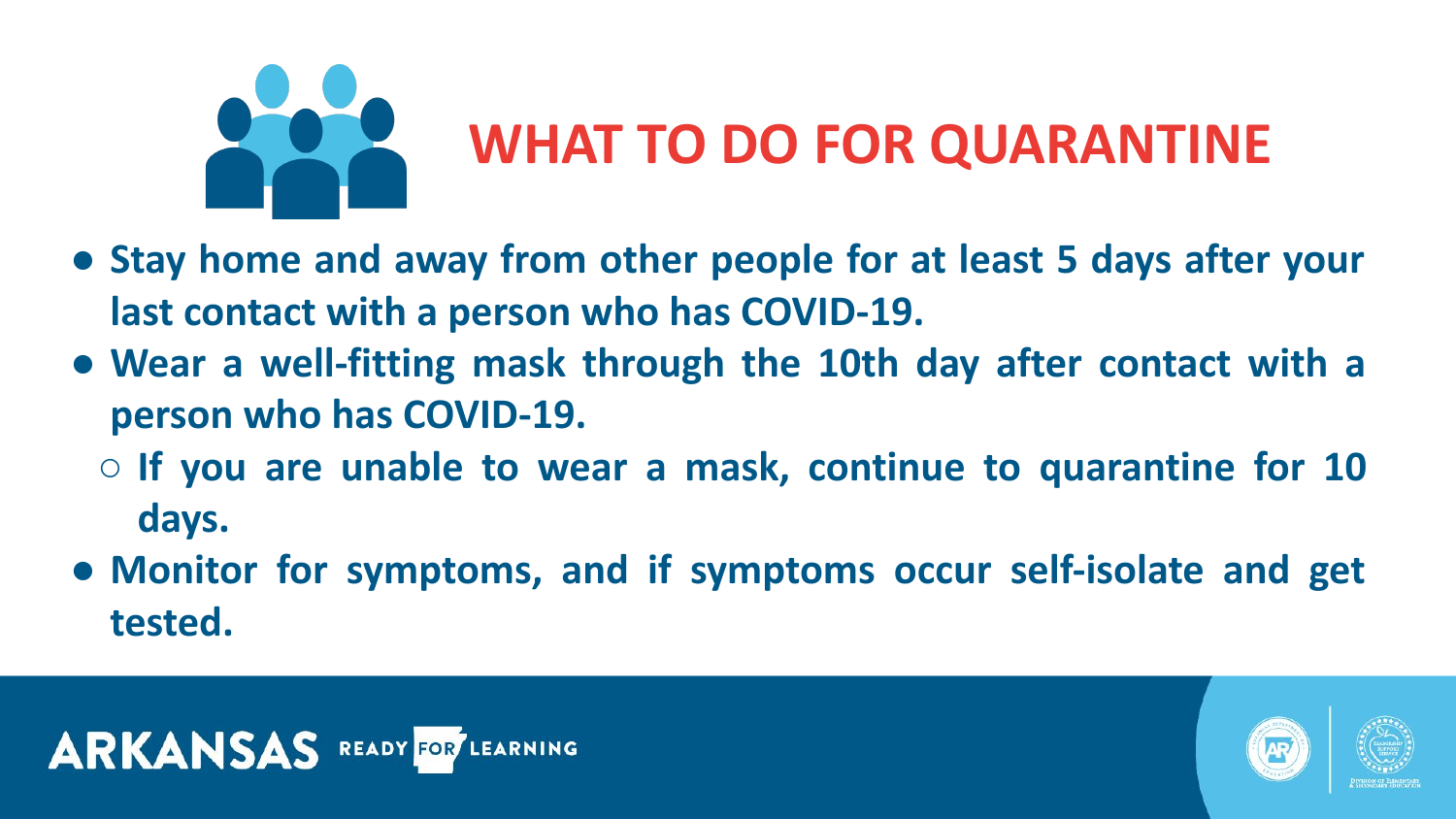## **WHO SHOULD QUARANTINE**

**If you are considered a close contact with someone with COVID-19, you should** 







**quarantine if you are in one of the following groups:** 

- **● You are ages 18 or older and completed the primary series of recommended vaccine, but have not received a recommended booster shot when eligible.**
- **● You are age 18 or older and received the single-dose Johnson & Johnson vaccine (completing the primary series) over 2 months ago and have not received the recommended booster dose**
- **● You are not vaccinated or have not completed a primary vaccine series.**

#### ARKANSAS READY FOR LEARNING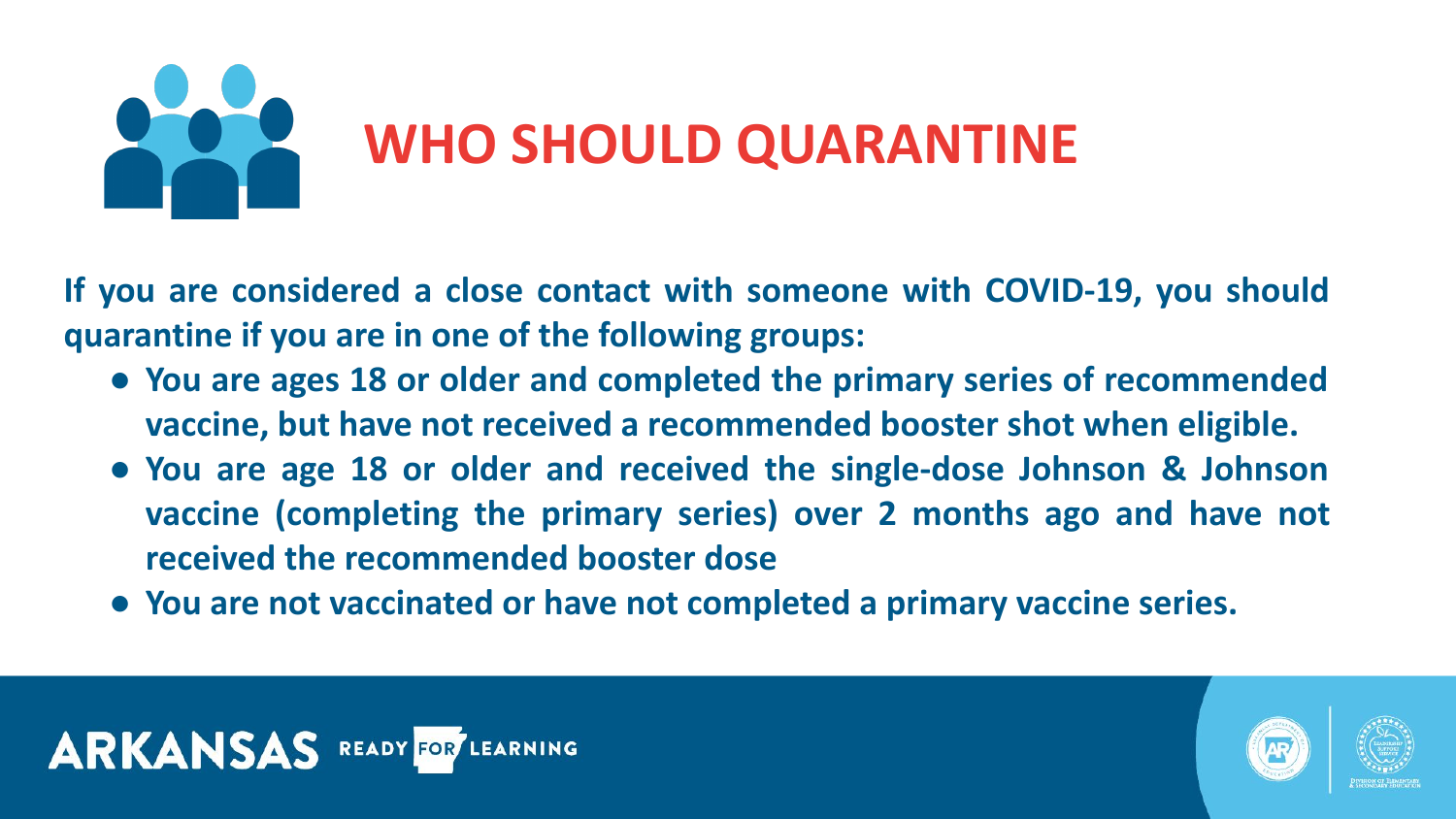# **WHO DOES NOT NEED TO QUARANTINE**







- **If you came into close contact with someone with COVID-19 and you are in one of the following groups, you do not need to quarantine: ● You are ages 18 and older and have received all recommended vaccine doses, including booster and additional primary shots for some immunocompromised people**
	- **● You are ages 5-17 years and completed the primary series of COVID-19 vaccines.**
	- **● You had confirmed COVID-19 within the last 90 days (PCR or Antigen Test)**

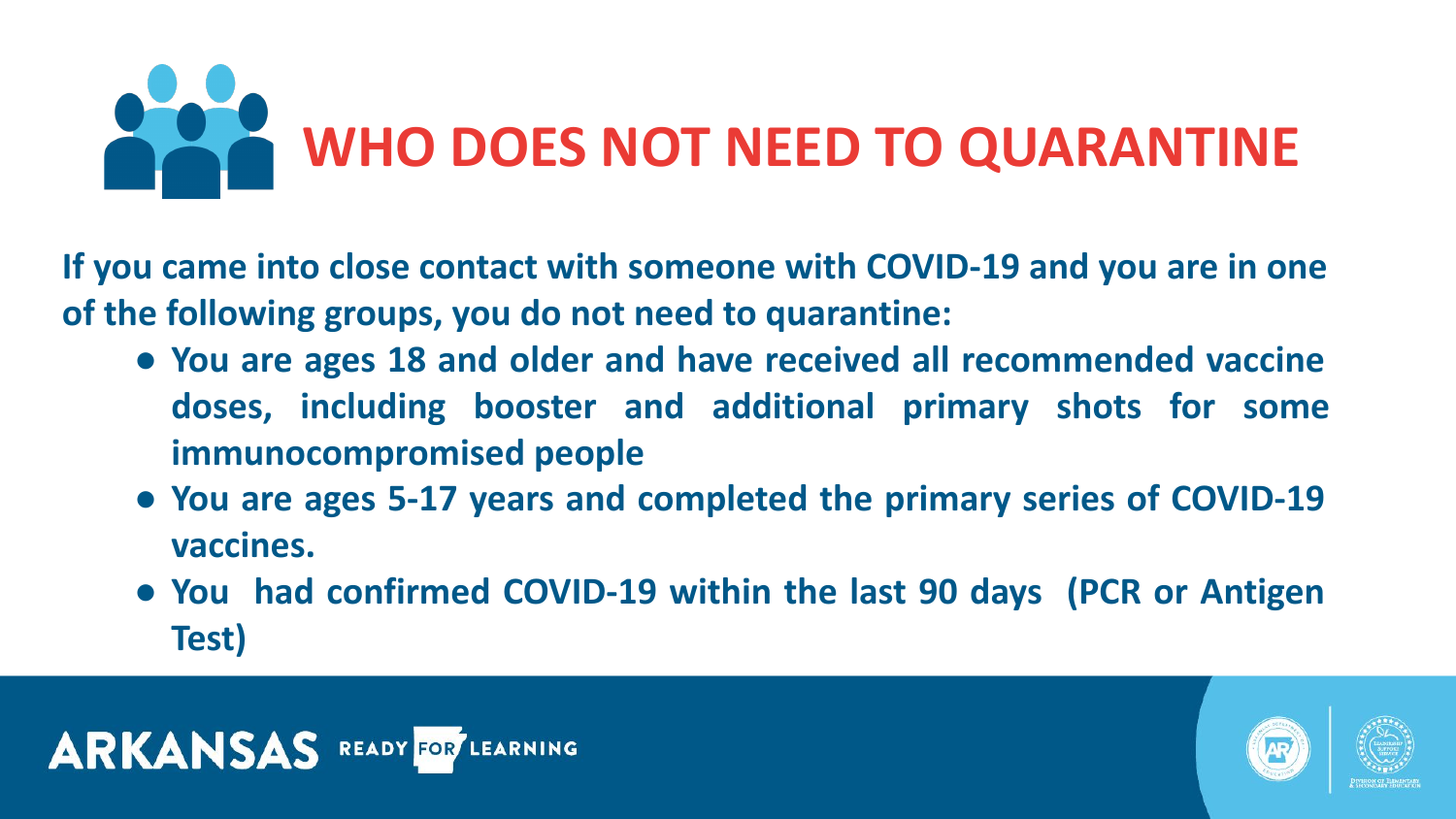# **ACTIVITY PARTICIPATION**

**An individual who has completed at least 5 full days of at-home isolation or quarantine may participate in activities. It is recommended that they properly mask during that activity for the remainder of the 10 day isolation or quarantine period.** *by the Arkansas Activities Association.*



- 
- 
- 
- 
- 
- **\*\****Interscholastic athletic activities may be subject to additional health and safety protocols adopted*